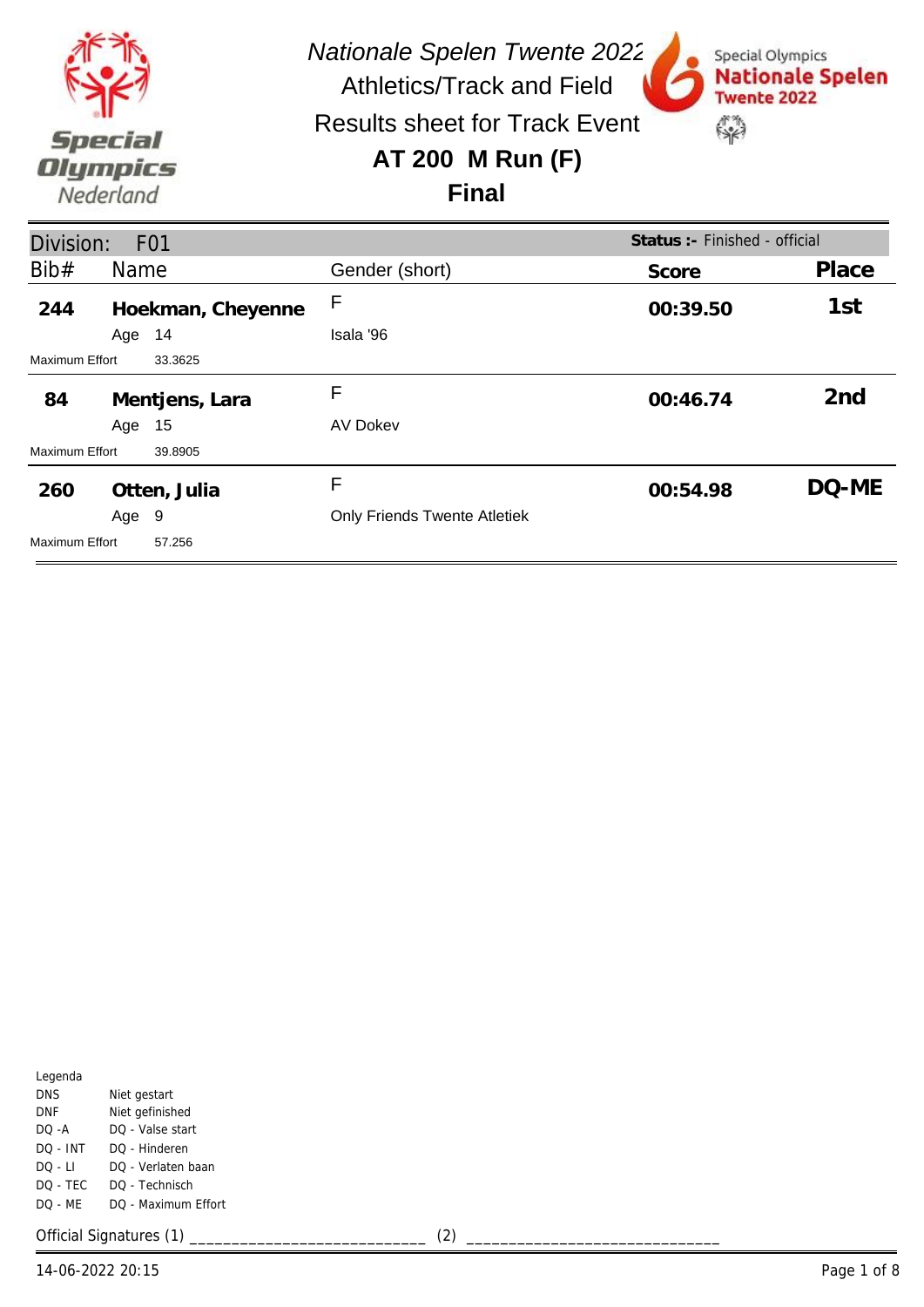

*Nationale Spelen Twente 2022*

Special Olympics

**Twente 2022** 

\$

**Nationale Spelen** 

Athletics/Track and Field Results sheet for Track Event

# **AT 200 M Run (F)**

## **Final**

| Division:             |        | F <sub>02</sub>   |                        | Status : - Finished - official |       |
|-----------------------|--------|-------------------|------------------------|--------------------------------|-------|
| Bib#                  | Name   |                   | Gender (short)         | Score                          | Place |
| 48                    |        | Harwig, Olivia    | F                      | 00:28.74                       | 1st   |
|                       | Age 15 |                   | <b>AC Tion</b>         |                                |       |
| Maximum Effort        |        | 25.6615           |                        |                                |       |
| 157                   |        | Beukelman, Alicia | F                      | 00:34.84                       | 2nd   |
|                       | Age 13 |                   | <b>AV Scheldesport</b> |                                |       |
| Maximum Effort        |        | 29.8435           |                        |                                |       |
| 74                    |        | Simons, Luka      | F                      | 00:37.81                       | 3rd   |
|                       | Age 13 |                   | AV '34                 |                                |       |
| Maximum Effort        |        | 32.7845           |                        |                                |       |
| 65                    |        | Hoekstra, Merel   | F                      | 00:39.40                       | 4th   |
|                       | Age    | 15                | AV '34                 |                                |       |
| <b>Maximum Effort</b> |        | 33.609            |                        |                                |       |

| Legenda  |                     |
|----------|---------------------|
| DNS      | Niet gestart        |
| DNF      | Niet gefinished     |
| DO -A    | DO - Valse start    |
| DO - INT | DO - Hinderen       |
| DO - LI  | DO - Verlaten baan  |
| DQ - TEC | DO - Technisch      |
| DO - ME  | DO - Maximum Effort |
|          |                     |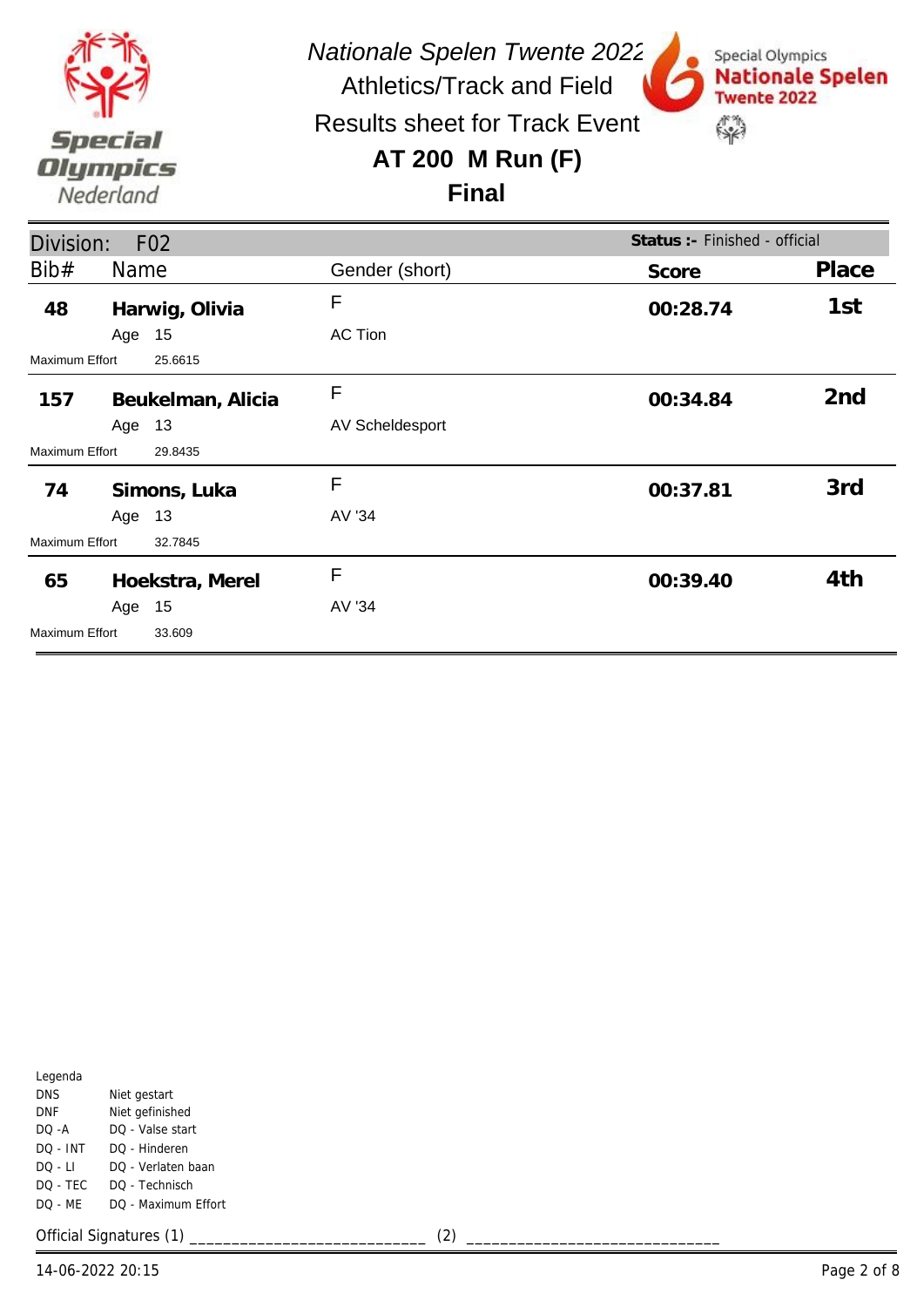

Special Olympics

**Twente 2022** 

\$

**Nationale Spelen** 

Results sheet for Track Event

## **AT 200 M Run (F)**

## **Final**

| Status : - Finished - official<br>Division:<br>F <sub>03</sub> |        |                         |                |          |                 |
|----------------------------------------------------------------|--------|-------------------------|----------------|----------|-----------------|
| Bib#                                                           | Name   |                         | Gender (short) | Score    | Place           |
| 129                                                            |        | Dekker, Minette         | F              | 01:02.78 | 1st             |
|                                                                | Age 37 |                         | AV Lycurgus    |          |                 |
| <b>Maximum Effort</b><br>52.6745                               |        |                         |                |          |                 |
| 3                                                              |        | Berg, Marloes van den F |                | 01:09.27 | 2 <sub>nd</sub> |
|                                                                | Age 42 |                         | AAV '36        |          |                 |
| Maximum Effort                                                 |        | 62.526                  |                |          |                 |
| 63                                                             |        | Beekman, Babette        | F              | 01:35.95 | 3rd             |
|                                                                | Age    | 26                      | AV '34         |          |                 |
| <b>Maximum Effort</b>                                          |        | 81.039                  |                |          |                 |

| Legenda    |                     |
|------------|---------------------|
| <b>DNS</b> | Niet gestart        |
| DNF        | Niet gefinished     |
| DO -A      | DO - Valse start    |
| DO - INT   | DO - Hinderen       |
| $DO - LI$  | DO - Verlaten baan  |
| DO - TEC   | DO - Technisch      |
| DQ - MF    | DO - Maximum Effort |
|            |                     |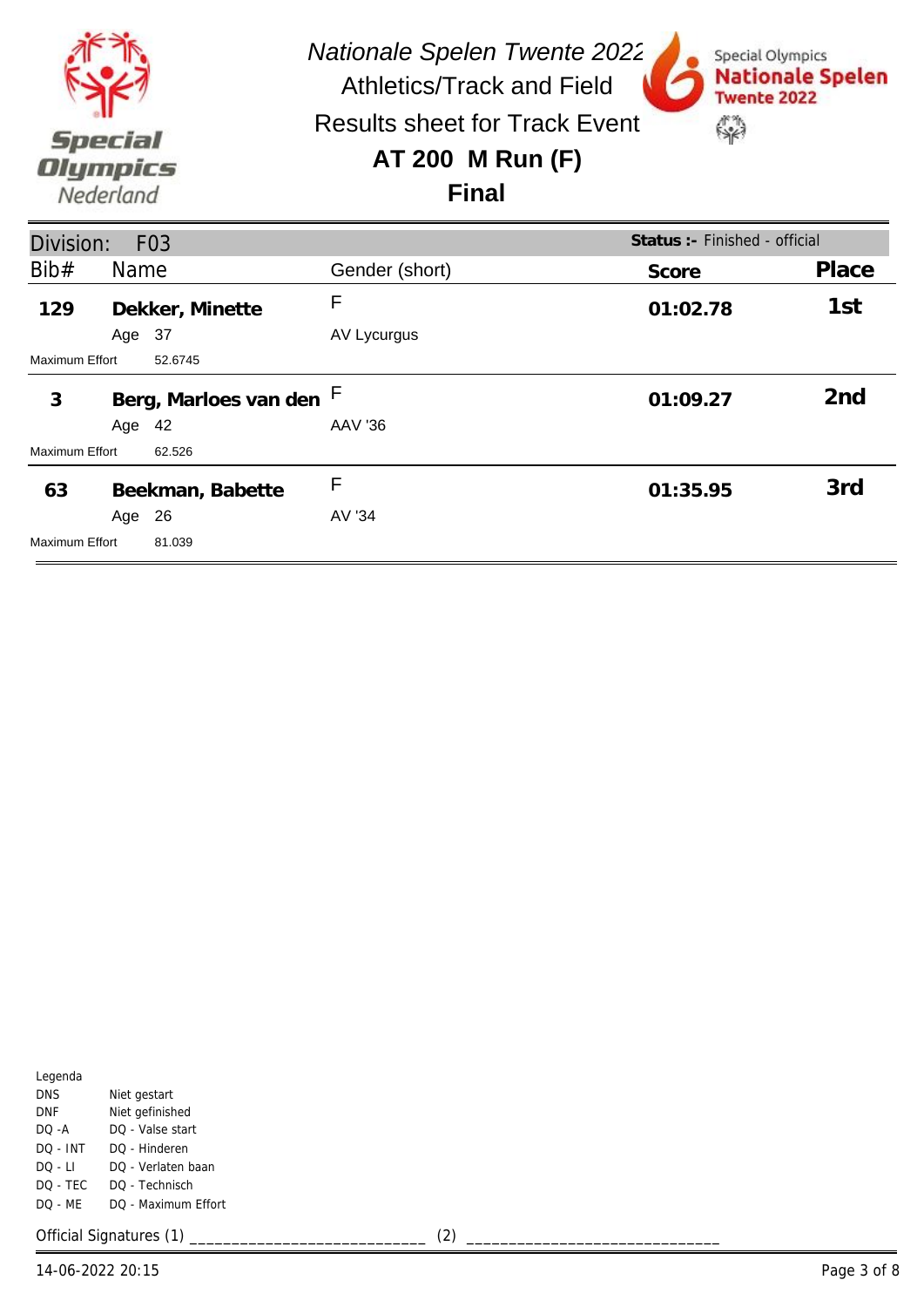

Special Olympics

**Twente 2022** 

\$

**Nationale Spelen** 

Results sheet for Track Event

# **AT 200 M Run (F)**

#### **Final**

| Division:             |        | F <sub>04</sub>        |                     | Status :- Finished - official |                 |
|-----------------------|--------|------------------------|---------------------|-------------------------------|-----------------|
| Bib#                  | Name   |                        | Gender (short)      | Score                         | Place           |
| 189                   |        | Riel, Cynthia          | F                   | 00:55.26                      | 1st             |
|                       | Age 22 |                        | <b>AV Sprint</b>    |                               |                 |
| Maximum Effort        |        | 48.1695                |                     |                               |                 |
| 270                   |        | Beemsterboer, Rianne F |                     | 00:56.92                      | 2 <sub>nd</sub> |
|                       | Age 38 |                        | SV Veendam Atletiek |                               |                 |
| Maximum Effort        |        | 47.9485                |                     |                               |                 |
| 196                   |        | Ritsma, Jitske         | F                   | 00:58.27                      | 3rd             |
|                       | Age 20 |                        | AV Zaanland         |                               |                 |
| Maximum Effort        |        | 46.104                 |                     |                               |                 |
| 137                   |        | Kunst, Elise           | F                   | 00:59.49                      | 4th             |
|                       | Age 28 |                        | AV Lycurgus         |                               |                 |
| Maximum Effort        |        | 50.218                 |                     |                               |                 |
| 125                   |        | Boot, Sabrina          | F                   | 01:00.42                      | 5th             |
|                       | Age 32 |                        | AV Lycurgus         |                               |                 |
| <b>Maximum Effort</b> |        | 49.7165                |                     |                               |                 |

| Legenda  |                     |
|----------|---------------------|
| DNS      | Niet gestart        |
| DNF      | Niet gefinished     |
| $DO - A$ | DO - Valse start    |
| DO - INT | DO - Hinderen       |
| DO - LI  | DO - Verlaten baan  |
| DQ - TEC | DO - Technisch      |
| DO - MF  | DO - Maximum Effort |
|          |                     |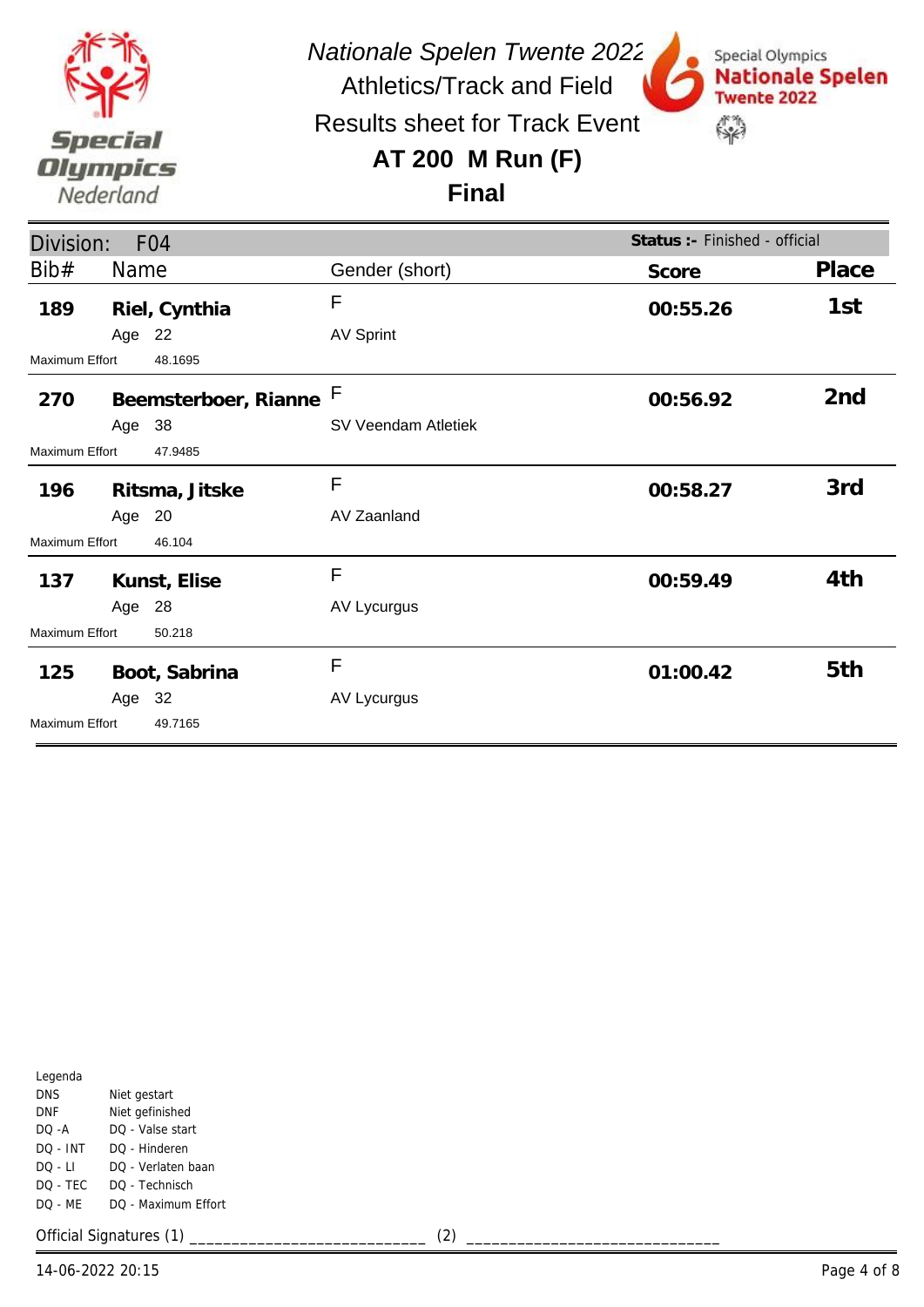

Special Olympics

**Twente 2022** 

\$

**Nationale Spelen** 

Results sheet for Track Event

# **AT 200 M Run (F)**

## **Final**

| Division:<br>F <sub>05</sub> |        |                          |                                     | Status :- Finished - official |                 |
|------------------------------|--------|--------------------------|-------------------------------------|-------------------------------|-----------------|
| Bib#                         | Name   |                          | Gender (short)                      | Score                         | Place           |
| 205                          |        | Dijkgraaf, Karlijn       | F                                   | 00:46.72                      | 1st             |
|                              | Age 38 |                          | E.A.C. de Sperwers                  |                               |                 |
| Maximum Effort               |        | 40.6045                  |                                     |                               |                 |
| 279                          |        | Majoor, Demi             | $\mathsf{F}$                        | 00:47.03                      | 2 <sub>nd</sub> |
|                              | Age 24 |                          | SV Veendam Atletiek                 |                               |                 |
| Maximum Effort               |        | 41.633                   |                                     |                               |                 |
| 9                            |        | Berkel, Fleur van        | $\mathsf{F}$                        | 00:47.42                      | 3rd             |
|                              | Age 29 |                          | <b>AAV '36</b>                      |                               |                 |
| Maximum Effort<br>40.902     |        |                          |                                     |                               |                 |
| 142                          |        | Schorsij, Katinka        | F                                   | 00:47.45                      | 4th             |
|                              | Age    | 19                       | AV Lycurgus                         |                               |                 |
| Maximum Effort               |        | 40.63                    |                                     |                               |                 |
| 258                          |        | Brink, Marjolein van den |                                     | 00:49.34                      | 5th             |
|                              | Age 34 |                          | <b>Only Friends Twente Atletiek</b> |                               |                 |
| Maximum Effort               |        | 45.5515                  |                                     |                               |                 |
| 118                          |        | Bosch, Rosalie           | F                                   | 00:50.51                      | 6th             |
|                              | Age 20 |                          | AV Hanzesport                       |                               |                 |
| <b>Maximum Effort</b>        |        | 43.299                   |                                     |                               |                 |
| 169                          |        | Dikkenberg, Vera         | F                                   | 00:52.74                      | 7th             |
|                              | Age 36 |                          | AV Spark Spijkenisse                |                               |                 |
| Maximum Effort               |        | 43.724                   |                                     |                               |                 |

|            | 14-06-2022 20:15          |     | Page 5 of 8 |
|------------|---------------------------|-----|-------------|
|            | Official Signatures (1) _ | (2) |             |
| DQ - ME    | DQ - Maximum Effort       |     |             |
| DQ - TEC   | DQ - Technisch            |     |             |
| DQ - LI    | DQ - Verlaten baan        |     |             |
| DQ - INT   | DQ - Hinderen             |     |             |
| DQ -A      | DQ - Valse start          |     |             |
| <b>DNF</b> | Niet gefinished           |     |             |
| <b>DNS</b> | Niet gestart              |     |             |
| Legenda    |                           |     |             |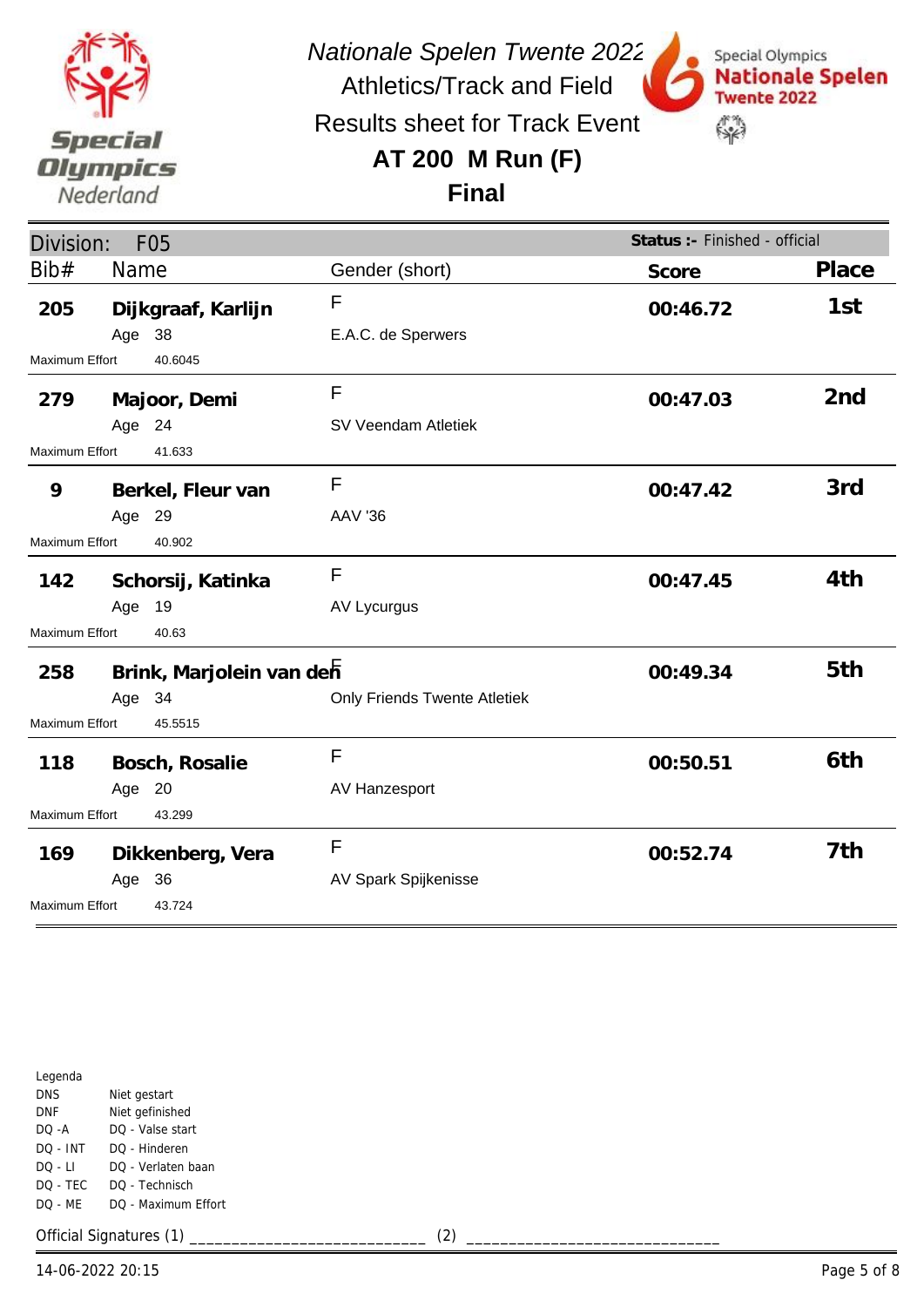

*Nationale Spelen Twente 2022*

Athletics/Track and Field Results sheet for Track Event

# **AT 200 M Run (F)**



Special Olympics

**Final**

| Division:      |        | F <sub>06</sub>          |                       | Status :- Finished - official |                 |
|----------------|--------|--------------------------|-----------------------|-------------------------------|-----------------|
| Bib#           | Name   |                          | Gender (short)        | Score                         | Place           |
| 112            |        | Visser, Judith           | F                     | 00:43.16                      | 1st             |
|                | Age 33 |                          | AV Gouda              |                               |                 |
| Maximum Effort |        | 38.675                   |                       |                               |                 |
| 102            |        | Kuik, Jolanda van        | F                     | 00:43.30                      | 2 <sub>nd</sub> |
|                | Age 54 |                          | AV Generaal Michaëlis |                               |                 |
| Maximum Effort |        | 37.8165                  |                       |                               |                 |
| 168            |        | Wijsevelde, Nathalie     | F                     | 00:44.17                      | 3rd             |
|                | Age 37 |                          | AV Scheldesport       |                               |                 |
| Maximum Effort |        | 39.0065                  |                       |                               |                 |
| 134            |        | Knijn, Rosalie           | F                     | 00:44.53                      | 4th             |
|                | Age 28 |                          | <b>AV Lycurgus</b>    |                               |                 |
| Maximum Effort |        | 38.7175                  |                       |                               |                 |
| 271            |        | Bosman, Melanie          | F                     | 00:45.52                      | 5th             |
|                | Age 20 |                          | SV Veendam Atletiek   |                               |                 |
| Maximum Effort |        | 36.72                    |                       |                               |                 |
| 162            |        | Moolenbroek, Felicia vah |                       | 00:45.99                      | 6th             |
|                | Age 26 |                          | AV Scheldesport       |                               |                 |
| Maximum Effort |        | 36.414                   |                       |                               |                 |
| 211            |        | Hut, Sanne               | F                     | 00:46.07                      | 7th             |
|                | Age 18 |                          | E.A.C. de Sperwers    |                               |                 |
| Maximum Effort |        | 37.2555                  |                       |                               |                 |
| 150            |        | Weema, Sandra            | $\mathsf{F}$          | 00:49.72                      | 8th             |
|                | Age    | - 36                     | <b>AV Lycurgus</b>    |                               |                 |
| Maximum Effort |        | 39.661                   |                       |                               |                 |

Legenda DNS DNF DQ -A DQ - INT DQ - LI DQ - TEC DQ - ME Niet gestart Niet gefinished DQ - Valse start DQ - Hinderen DQ - Verlaten baan DQ - Technisch DQ - Maximum Effort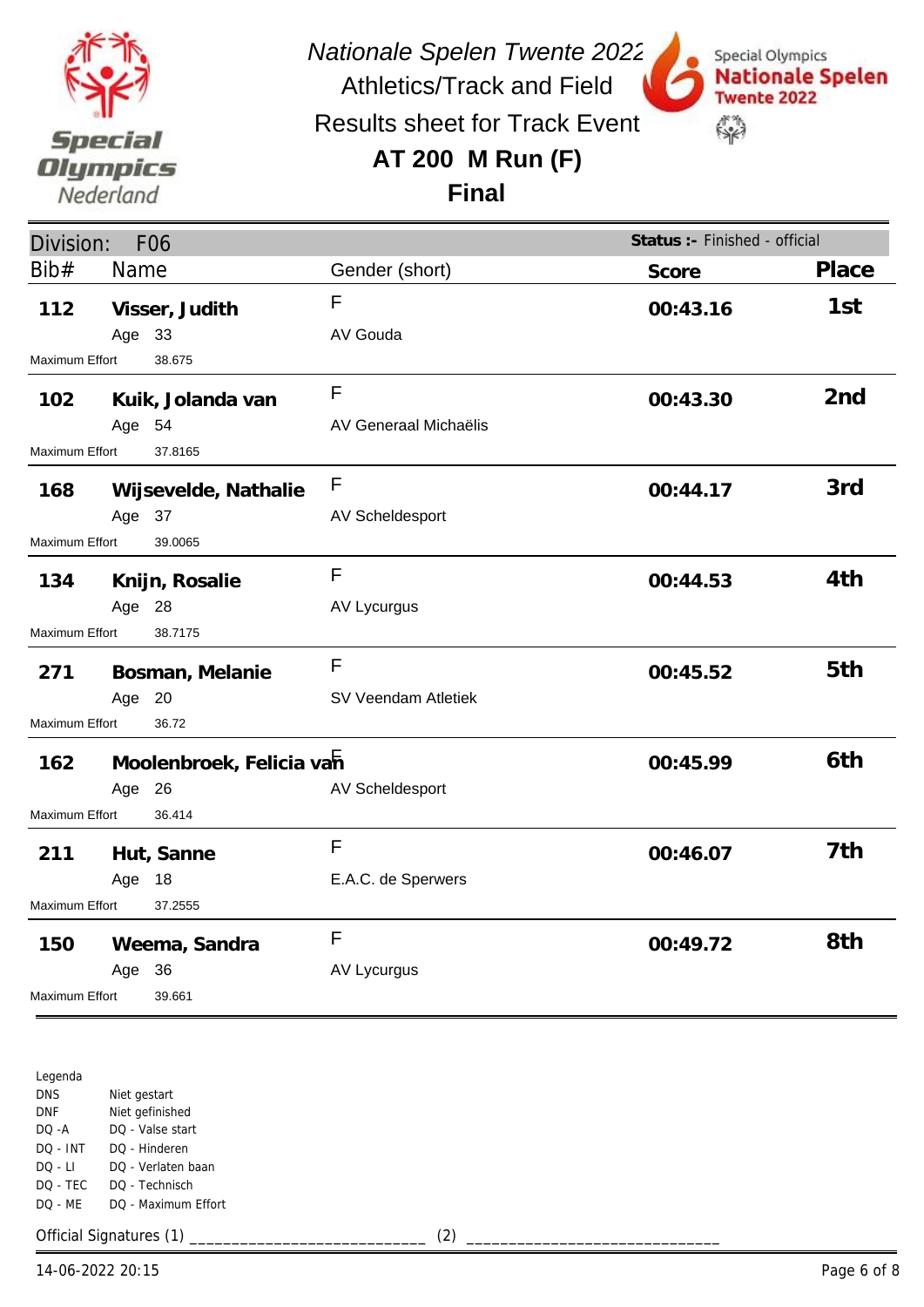

Special Olympics

**Twente 2022** 

\$

**Nationale Spelen** 

Results sheet for Track Event

## **AT 200 M Run (F)**



| Division:<br>F <sub>0</sub> 7 |        |                         |                                     | Status :- Finished - official |                 |
|-------------------------------|--------|-------------------------|-------------------------------------|-------------------------------|-----------------|
| Bib#                          | Name   |                         | Gender (short)                      | Score                         | Place           |
| 198                           |        | Yutto, Sharon           | F                                   | 00:34.03                      | 1st             |
|                               | Age 22 |                         | AV Zaanland                         |                               |                 |
| Maximum Effort                |        | 31.7305                 |                                     |                               |                 |
| 153                           |        | Zandwijk, Ghysandra van |                                     | 00:36.46                      | 2 <sub>nd</sub> |
|                               | Age 24 |                         | AV Lycurgus                         |                               |                 |
| Maximum Effort                |        | 31.807                  |                                     |                               |                 |
| 154                           |        | Adriaansen, Kim         | $\mathsf{F}$                        | 00:36.59                      | 3rd             |
|                               | Age 20 |                         | AV Scheldesport                     |                               |                 |
| Maximum Effort                |        | 30.6                    |                                     |                               |                 |
| 261                           |        | Pas, Manoa              | F                                   | 00:36.99                      | 4th             |
|                               | Age 17 |                         | <b>Only Friends Twente Atletiek</b> |                               |                 |
| Maximum Effort                |        | 31.5775                 |                                     |                               |                 |
| 223                           |        | Siebelink, Nicol        | F                                   | 00:40.54                      | 5th             |
|                               | Age 36 |                         | <b>HAC '63</b>                      |                               |                 |
| Maximum Effort                |        | 33.167                  |                                     |                               |                 |
| 246                           |        | Kroese, Mirthe          | F                                   | 00:40.81                      | 6th             |
|                               | Age 24 |                         | Isala '96                           |                               |                 |
| Maximum Effort                |        | 33.847                  |                                     |                               |                 |
| 111                           |        | Tok, Nicky van          | F                                   | 00:42.20                      | 7th             |
|                               | Age 27 |                         | AV Gouda                            |                               |                 |
| Maximum Effort                |        | 35.5215                 |                                     |                               |                 |

| Legenda    |                     |
|------------|---------------------|
| <b>DNS</b> | Niet gestart        |
| <b>DNF</b> | Niet gefinished     |
| DO -A      | DO - Valse start    |
| $DO - INT$ | DO - Hinderen       |
| $DO - LI$  | DO - Verlaten baan  |
| DO - TEC   | DO - Technisch      |
| $DO - MF$  | DO - Maximum Effort |
|            |                     |